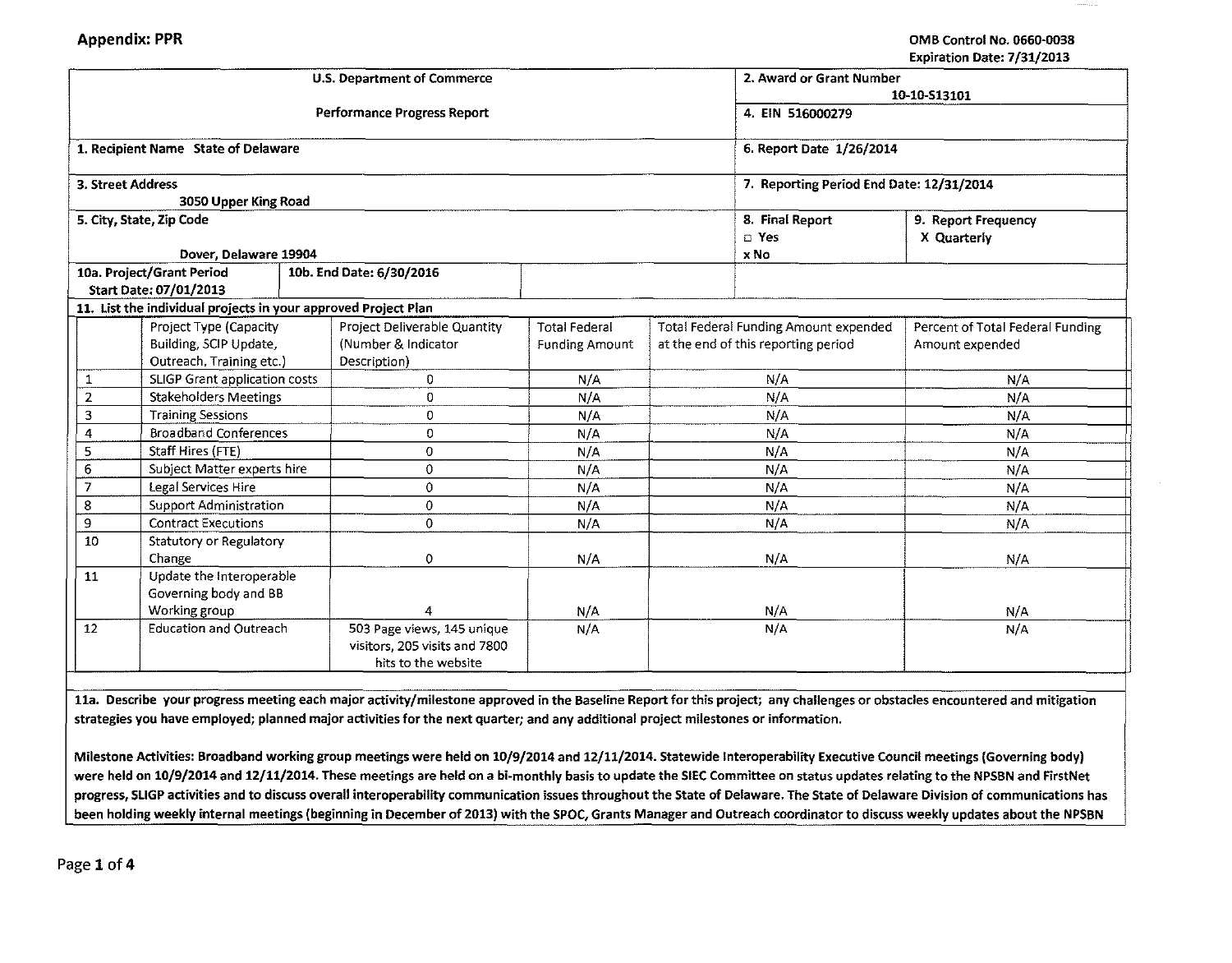twitter up from 109 from previous quarter and we are following 102. This will be ongoing outreach to our State and local governments through the entire planning phase of the NPSBN. We had a total of 503 page views, 145 unique visitors, 205 visits and 7800 hits to our website since last reporting period. We have also been preparing for our state consultation meeting scheduled for February 19th 2015.

11b. If the project team anticipates requesting any changes to the approved Baseline Report in the next quarter, describe those below. Note that any substantive changes to the Baseline Report must be approved by the Department of Commerce before implementation.

No changes at this time.

llc. Provide any other information that would be useful to NTIA as it assesses this project's progress.

We have maintained a website that was launched on June 27th as well as 2 social media outlets to continue outreach with our State and local governments. We currently have weekly internal meetings to discuss FirstNet and SLIGP updates and have scheduled conference meetings with the League of Local Governments scheduled for next year.

lld. Describe any success stories or best practices you have identified. Please be as specific as possible. We also plan to schedule presentations between our Broadband group and our local fire and police agencies beginning in 2015.

12. Personnel

12a. If the project is not fully staffed, describe how any lack of staffing may impact the project's time line and when the project will be fully staffed.

We are fully staffed with the exception of Legal expertise, this will be utilized on a as need basis.

12b. Staffing Table

| Job Title                      | FTE % | <b>Project(s) Assigned</b>                                             | Change    |
|--------------------------------|-------|------------------------------------------------------------------------|-----------|
| SWIC                           | -30   | Provide oversight of all SLIGP activities                              | No Change |
| Deputy Director Communications | -10   | Assist the SWIC with SLIGP activities                                  | No Change |
| Out Reach coordinator          | .10   | Prepare and distribute educational materials conduct outreach meetings | No Change |

Add Row | Remove Row |

13. Subcontracts (Vendors and/or Sub recipients) 13a. Subcontracts Table - Include all subcontractors. The totals from this table must equal the "Subcontracts Total" in Question 14f.

| Name | Subcontract Purpose | Type             | RFP/RFQ | Contract | Start Date | End Date | Total     | <b>Total Matching</b> | Project and % Assigned |
|------|---------------------|------------------|---------|----------|------------|----------|-----------|-----------------------|------------------------|
|      |                     | (Vendor/Subrec., | Issued  | Executed |            |          | Federal   | Funds Allocated       |                        |
|      |                     |                  | (Y/N)   | $'Y/N$ ) |            |          | Funds     |                       |                        |
|      |                     |                  |         |          |            |          | Allocated |                       |                        |

Page *2* of4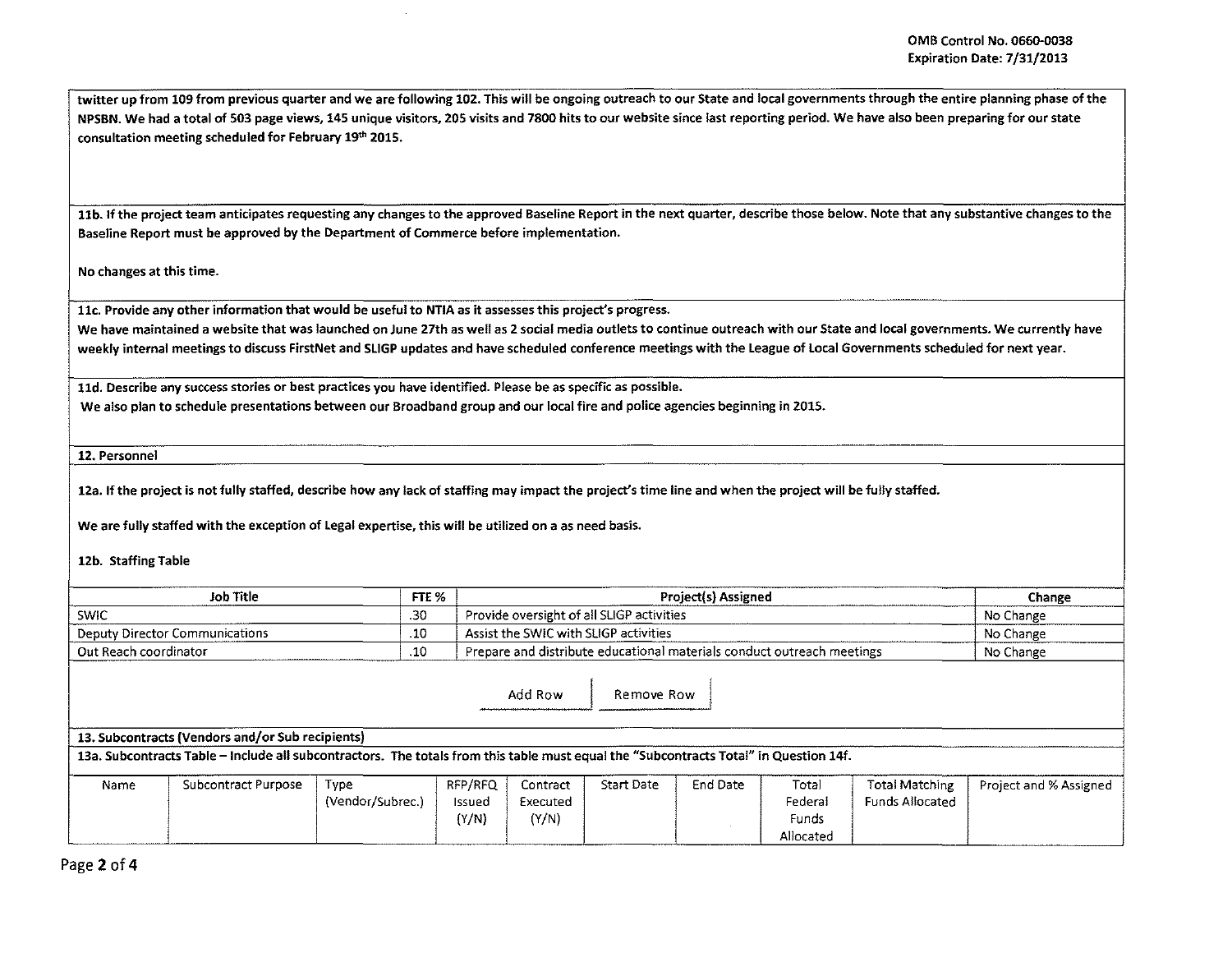| Micro Tech                                                                                                                                                                                      |                       |                          |                                    |          |                     |               |                          |                   |      |                          |  |
|-------------------------------------------------------------------------------------------------------------------------------------------------------------------------------------------------|-----------------------|--------------------------|------------------------------------|----------|---------------------|---------------|--------------------------|-------------------|------|--------------------------|--|
|                                                                                                                                                                                                 | Grant Manager         |                          | Vendor                             | N        | y.                  | 9/9/2013      | 6/30/216                 | \$180,000.00      | \$0  | Change                   |  |
|                                                                                                                                                                                                 |                       |                          |                                    |          |                     |               |                          |                   |      |                          |  |
| Micro Tech                                                                                                                                                                                      |                       |                          |                                    |          |                     |               |                          |                   |      |                          |  |
|                                                                                                                                                                                                 | Subject Matter Expert |                          | Vendor                             | N        | Y                   | 9/9/2013      | 6/30/2016                | \$90,000.00       | \$0  | Change                   |  |
| Micro Tech                                                                                                                                                                                      | Administration        |                          |                                    |          |                     |               |                          |                   |      |                          |  |
|                                                                                                                                                                                                 | Support               |                          |                                    |          |                     |               |                          |                   |      |                          |  |
|                                                                                                                                                                                                 |                       |                          | Vendor                             | N        | Y                   | 9/9/2013      | 6/30/2016                | \$120,000.00      | 50   | Change                   |  |
|                                                                                                                                                                                                 |                       |                          |                                    |          |                     |               |                          |                   |      |                          |  |
| DTI                                                                                                                                                                                             | Website Development   |                          | Vendor                             | N        | N                   | <b>TBD</b>    | <b>TBD</b>               | \$41,040.00       | \$O. | Change                   |  |
|                                                                                                                                                                                                 |                       |                          |                                    |          |                     |               |                          |                   |      |                          |  |
| TBD                                                                                                                                                                                             | Legal assistance      |                          | Vendor                             | Ν        | N                   | TBD           | <b>TBD</b>               | \$22,500.00       | 50   | N/A                      |  |
|                                                                                                                                                                                                 |                       |                          |                                    |          |                     |               |                          |                   |      |                          |  |
| TBD                                                                                                                                                                                             | Phase II              |                          | Vendor                             | N        | N                   | TBD           | <b>TBD</b>               | \$96,120.00       | \$0  | N/A                      |  |
|                                                                                                                                                                                                 |                       |                          |                                    |          |                     |               |                          |                   |      |                          |  |
| TBD                                                                                                                                                                                             | <b>MACINAC</b>        |                          | Vendor                             | N        | N                   | TBD           | <b>TBD</b>               | \$90,000.00       | \$0. | N/A                      |  |
|                                                                                                                                                                                                 |                       |                          |                                    |          |                     |               |                          |                   |      |                          |  |
|                                                                                                                                                                                                 |                       |                          |                                    |          |                     |               |                          |                   |      |                          |  |
| Add Row<br>Remove Row                                                                                                                                                                           |                       |                          |                                    |          |                     |               |                          |                   |      |                          |  |
|                                                                                                                                                                                                 |                       |                          |                                    |          |                     |               |                          |                   |      |                          |  |
| 13b. Describe any challenges encountered with vendors and/or sub recipients.                                                                                                                    |                       |                          |                                    |          |                     |               |                          |                   |      |                          |  |
|                                                                                                                                                                                                 |                       |                          |                                    |          |                     |               |                          |                   |      |                          |  |
| None at this time.                                                                                                                                                                              |                       |                          |                                    |          |                     |               |                          |                   |      |                          |  |
|                                                                                                                                                                                                 |                       |                          |                                    |          |                     |               |                          |                   |      |                          |  |
| 14. Budget Worksheet                                                                                                                                                                            |                       |                          |                                    |          |                     |               |                          |                   |      |                          |  |
| Columns 2, 3 and 4 must match your current project budget for the entire award, which is the SF-424A on file.<br>Only list matching funds that the Department of Commerce has already approved. |                       |                          |                                    |          |                     |               |                          |                   |      |                          |  |
|                                                                                                                                                                                                 |                       |                          |                                    |          |                     |               |                          |                   |      |                          |  |
| Project Budget Element (1)                                                                                                                                                                      |                       |                          | Federal Funds<br>Approved Matching |          | <b>Total Budget</b> | Federal Funds | Approved Matching Funds  |                   |      | Total Funds Expended (7) |  |
|                                                                                                                                                                                                 |                       | Awarded (2)<br>Funds (3) |                                    |          | (4)                 | Expended (5)  |                          | Expended (6)      |      |                          |  |
| a. Personnel Salaries                                                                                                                                                                           |                       | \$0                      | \$119,649.00                       |          | \$119,649.00        | \$0           |                          | \$50,277.00       |      | \$50,277.00              |  |
| b. Personnel Fringe Benefits                                                                                                                                                                    |                       | $\overline{\mathsf{S0}}$ | \$33,502.00                        |          | \$33,502.00         | \$0           |                          | \$21,328.00<br>50 |      | \$21,328.00              |  |
| c. Travel                                                                                                                                                                                       |                       |                          | \$75,200.00<br>\$1440.00           |          | \$76,640            |               | \$13,071.00              |                   |      | \$13,071.00              |  |
| d. Equipment                                                                                                                                                                                    |                       | \$0                      |                                    | \$0      |                     | \$0           |                          | 50                |      | \$0.00                   |  |
| e. Materials/Supplies                                                                                                                                                                           |                       |                          | \$1030.00<br>\$4800.00             |          | \$5830.00           | \$2928.00     |                          | \$993.00          |      | \$3921.00                |  |
| f. Contractual                                                                                                                                                                                  |                       | \$639,660.00             |                                    | \$12,960 | \$652,620.00        | \$262,138.00  |                          | \$0               |      | \$262,138.00             |  |
| g. Construction                                                                                                                                                                                 |                       | \$0                      |                                    | \$0      |                     | \$0           |                          | 50                |      | SO.                      |  |
| h. Other                                                                                                                                                                                        |                       |                          | \$8802.00<br>\$8,723.00            |          | \$17,525.00         |               | \$1155.00<br>\$12,000.00 |                   |      | \$13,155.00              |  |

Page 3of4

 $\sim$   $\sim$ 

 $\sim 100$